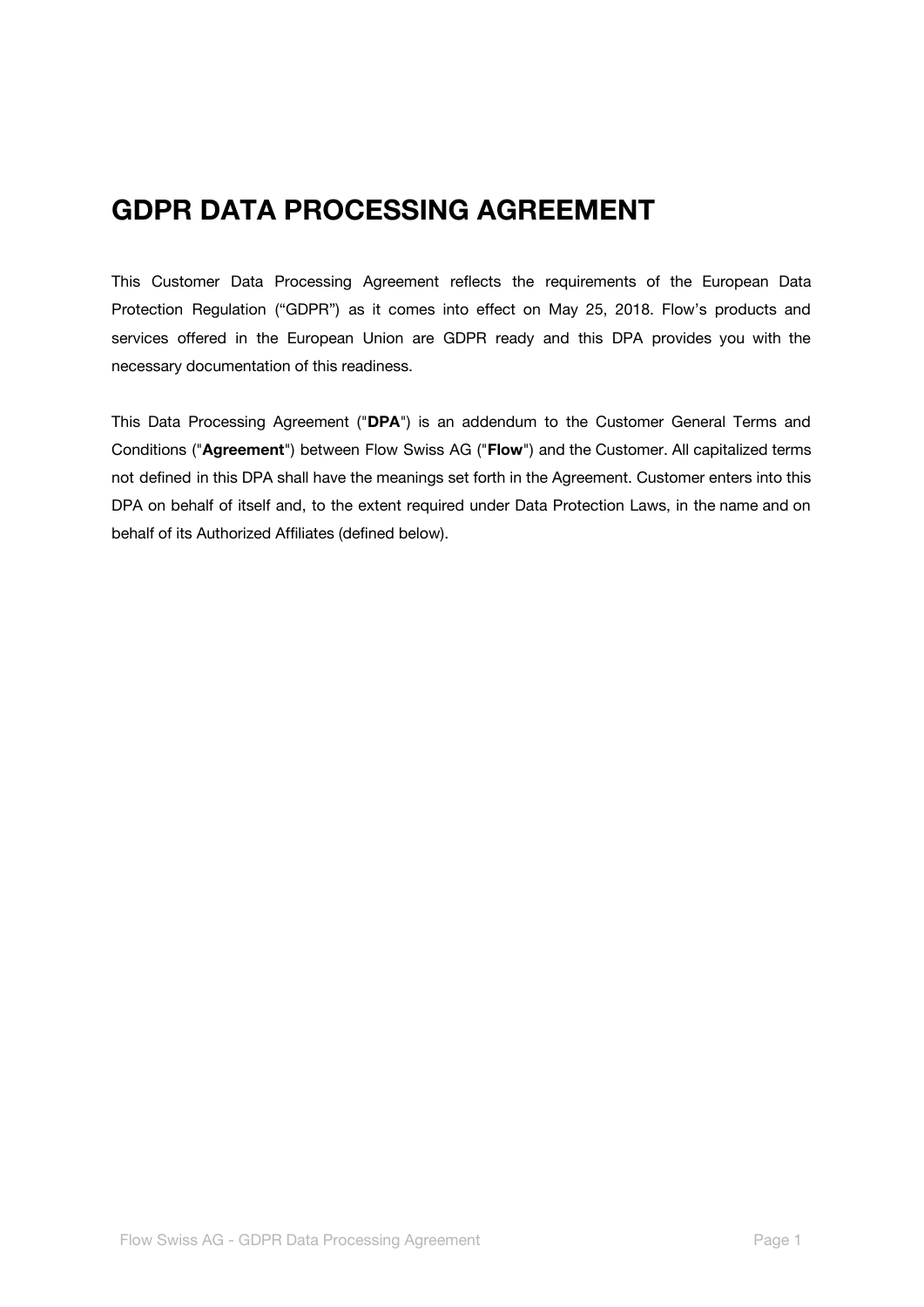**The parties agree as follows:**

#### **1. Definitions**

"**Affiliate**" means an entity that directly or indirectly Controls, is Controlled by or is under common Control with an entity.

"**Authorized Affiliate**" means any of Customer Affiliate(s) permitted to or otherwise receiving the benefit of the Services pursuant to the Agreement.

"**Control**" means an ownership, voting or similar interest representing fifty percent (50%) or more of the total interests then outstanding of the entity in question. The term "Controlled" shall be construed accordingly.

"**Controller**" means an entity that determines the purposes and means of the processing of Personal Data.

"**Customer Data**" means any data that Flow and/or its Affiliates processes on behalf of Customer in the course of providing the Services under the Agreement.

"**Data Protection Laws**" means all data protection and privacy laws and regulations applicable to the processing of Personal Data under the Agreement, including, where applicable, EU Data Protection Law.

"**EU Data Protection Law**" means (i) prior to May 25, 2018, Directive 95/46/EC of the European Parliament and of the Council on the protection of individuals with regard to the processing of Personal Data and on the free movement of such data ("Directive") and on and after May 25, 2018, Regulation 2016/679 of the European Parliament and of the Council on the protection of natural persons with regard to the processing of Personal Data and on the free movement of such data (General Data Protection Regulation) ("GDPR"); and (ii) Directive 2002/58/EC concerning the processing of Personal Data and the protection of privacy in the electronic communications sector and applicable national implementations of it (in each case, as may be amended, superseded or replaced).

"**Personal Data**" means any Customer Data relating to an identified or identifiable natural person to the extent that such information is protected as personal data under applicable Data Protection Law.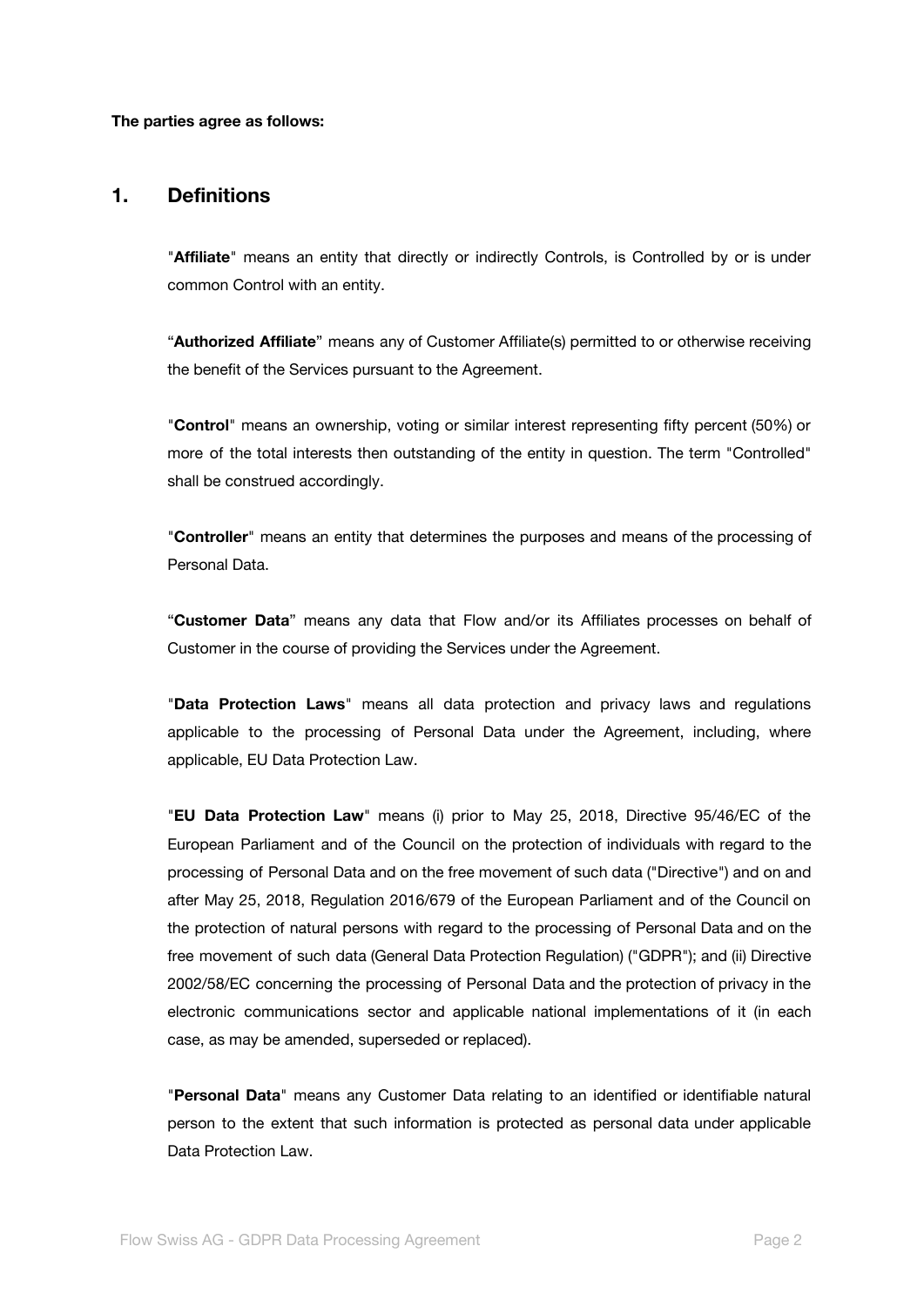"**Processor**" means an entity that processes Personal Data on behalf of the Controller.

"**Processing**" has the meaning given to it in the GDPR and "process", "processes" and "processed" shall be interpreted accordingly.

"**Security Incident**" means any unauthorized or unlawful breach of security that leads to the accidental or unlawful destruction, loss, alteration, unauthorized disclosure of or access to Personal Data.

"**Services**" means any product or service provided by Flow to Customer pursuant to and as more particularly described in the Agreement.

"**Sub-processor**" means any Processor engaged by Flow or its Affiliates to assist in fulfilling its obligations with respect to providing the Services pursuant to the Agreement or this DPA. Sub- processors may include third parties or any Flow Affiliate.

#### **2. Scope and Applicability of this DPA**

2.1 This DPA applies where and only to the extent that Flow processes Personal Data on behalf of the Customer in the course of providing the Services and such Personal Data is subject to Data Protection Laws of the European Union, the European Economic Area and/or their member states, Switzerland and/or the United Kingdom. The parties agree to comply with the terms and conditions in this DPA in connection with such Personal Data.

2.2 **Role of the Parties**. As between Flow and Customer, Customer is the Controller of Personal Data and Flow shall process Personal Data only as a Processor on behalf of Customer.

2.3 **Customer Obligations**. Customer agrees that (i) it shall comply with its obligations as a Controller under Data Protection Laws in respect of its processing of Personal Data and any processing instructions it issues to Flow; and (ii) it has provided notice and obtained (or shall obtain) all consents and rights necessary under Data Protection Laws for Flow to process Personal Data and provide the Services pursuant to the Agreement and this DPA.

2.4 **Flow Processing of Personal Data**. As a Processor, Flow shall process Personal Data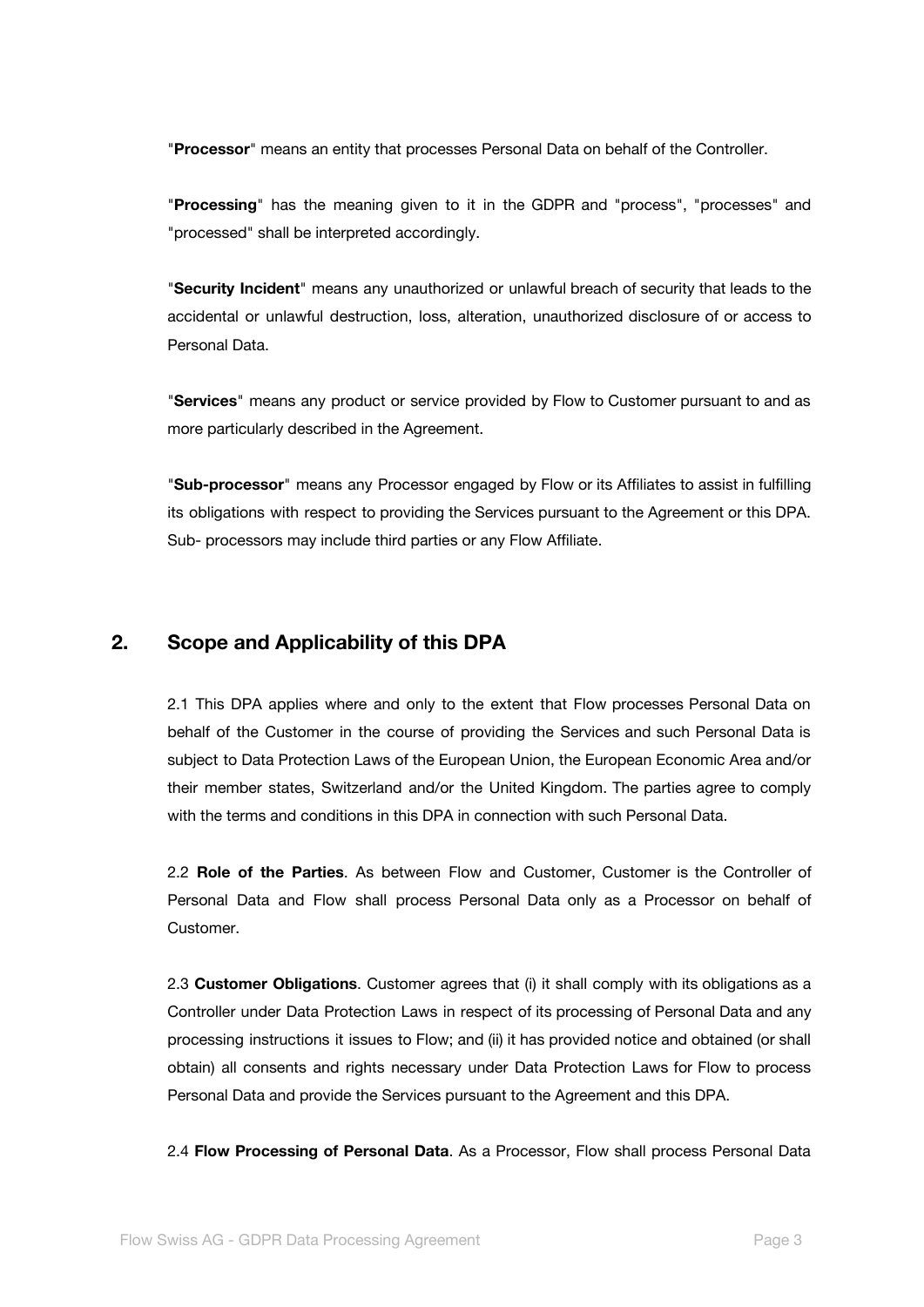only for the following purposes: (i) processing to perform the Services in accordance with the Agreement; (ii) processing to perform any steps necessary for the performance of the Agreement; and (iii) to comply with other reasonable instructions provided by Customer to the extent they are consistent with the terms of this Agreement and only in accordance with Customer's documented lawful instructions. The parties agree that this DPA and the Agreement set out the Customer's complete and final instructions to Flow in relation to the processing of Personal Data and processing outside the scope of these instructions (if any) shall require prior written agreement between Customer and Flow.

2.5 **Nature of the Data**. Flow handles Customer Data provided by Customer. Such Customer Data may contain special categories of data depending on how the Services are used by Customer. The Customer Data may be subject to the following process activities: (i) storage and other processing necessary to provide, maintain and improve the Services provided to Customer; (ii) to provide customer and technical support to Customer; and (iii) disclosures as required by law or otherwise set forth in the Agreement.

2.6 **Flow Data**. Notwithstanding anything to the contrary in the Agreement (including this DPA), Customer acknowledges that Flow shall have a right to use and disclose data relating to and/or obtained in connection with the operation, support and/or use of the Services for its legitimate business purposes, such as billing, account management, technical support, product development and sales and marketing. To the extent any such data is considered personal data under Data Protection Laws, Flow is the Controller of such data and accordingly shall process such data in compliance with Data Protection Laws.

#### **3. Subprocessing**

3.1 **Authorized Sub-processors**. Customer agrees that Flow may engage Sub-processors to process Personal Data on Customer's behalf. The Sub-processors currently engaged by Flow and authorized by Customer are listed in Annex A.

3.2 **Sub-processor Obligations**. Flow shall: (i) enter into a written agreement with the Subprocessor imposing data protection terms that require the Sub-processor to protect the Personal Data to the standard required by Data Protection Laws; and (ii) remain responsible for its compliance with the obligations of this DPA and for any acts or omissions of the Sub-processor that cause Flow to breach any of its obligations under this DPA.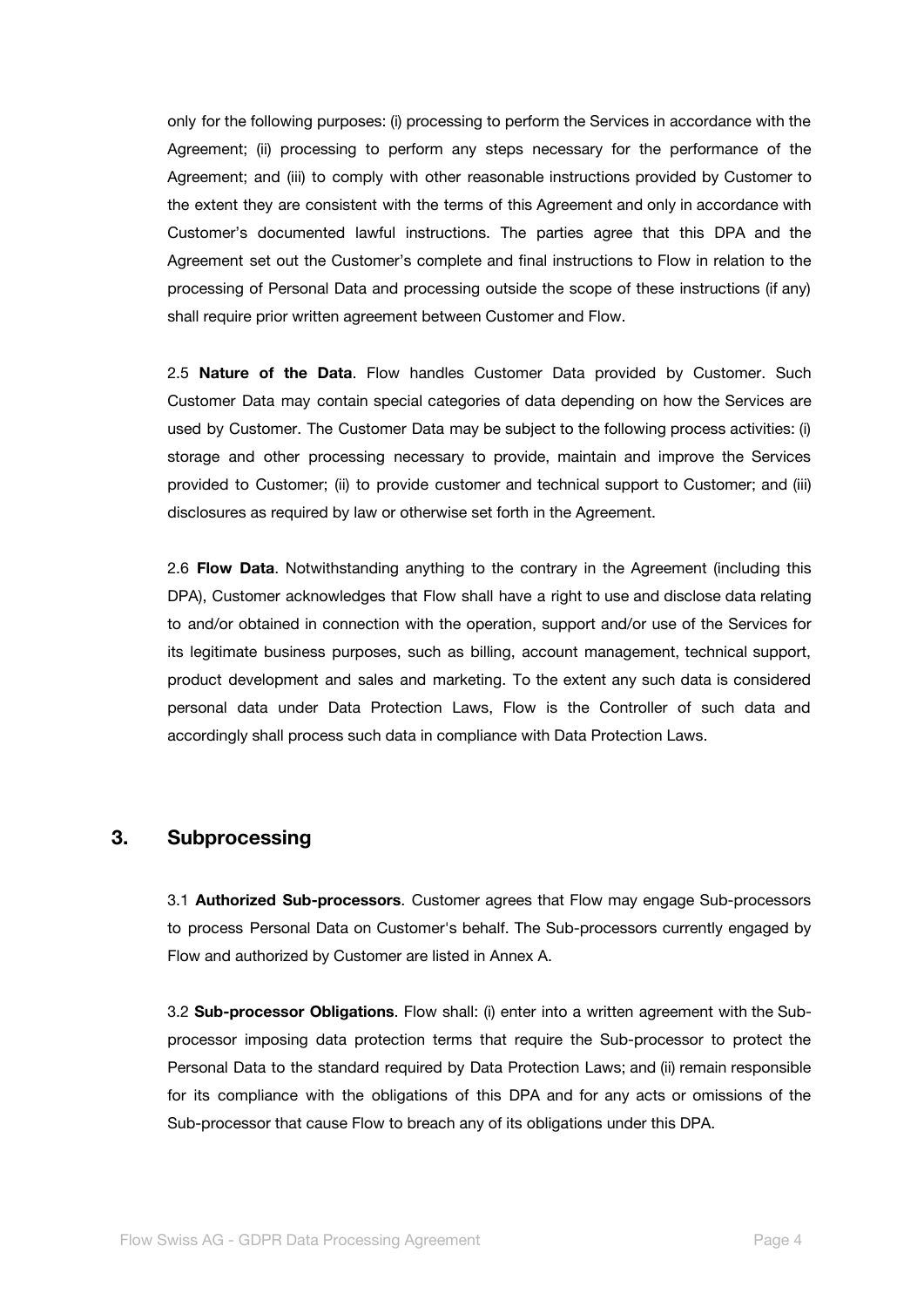3.3 **Changes to Sub-processors**. Flow shall provide Customer reasonable advance notice (for which email shall suffice) if it adds or removes Sub-processors.

3.4 **Objection to Sub-processors**. Customer may object in writing to Flow's appointment of a new Sub-processor on reasonable grounds relating to data protection by notifying Flow promptly in writing within five (5) calendar days of receipt of Flow's notice in accordance with Section 3.3. Such notice shall explain the reasonable grounds for the objection. In such event, the parties shall discuss such concerns in good faith with a view to achieving commercially reasonable resolution. If this is not possible, either party may terminate the applicable Services that cannot be provided by Flow without the use of the objected-to-new Sub-processor.

#### **4. Security**

4.1 **Security Measures**. Flow shall implement and maintain appropriate technical and organizational security measures to protect Personal Data from Security Incidents and to preserve the security and confidentiality of the Personal Data.

4.2 **Confidentiality of Processing**. Flow shall ensure that any person who is authorized by Flow to process Personal Data (including its staff, agents and subcontractors) shall be under an appropriate obligation of confidentiality (whether a contractual or statutory duty).

4.3 **Security Incident Response**. Upon becoming aware of a Security Incident, Flow shall notify Customer without undue delay and shall provide timely information relating to the Security Incident as it becomes known or as is reasonably requested by Customer.

4.4 **Updates to Security Measures**. Customer acknowledges that the Security Measures are subject to technical progress and development and that Flow may update or modify the Security Measures from time to time provided that such updates and modifications do not result in the degradation of the overall security of the Services purchased by the Customer.

## **5. Return or Deletion of Data**

5.1 Upon deactivation of the Services, all Personal Data shall be deleted, save that this requirement shall not apply to the extent Flow is required by applicable law to retain some or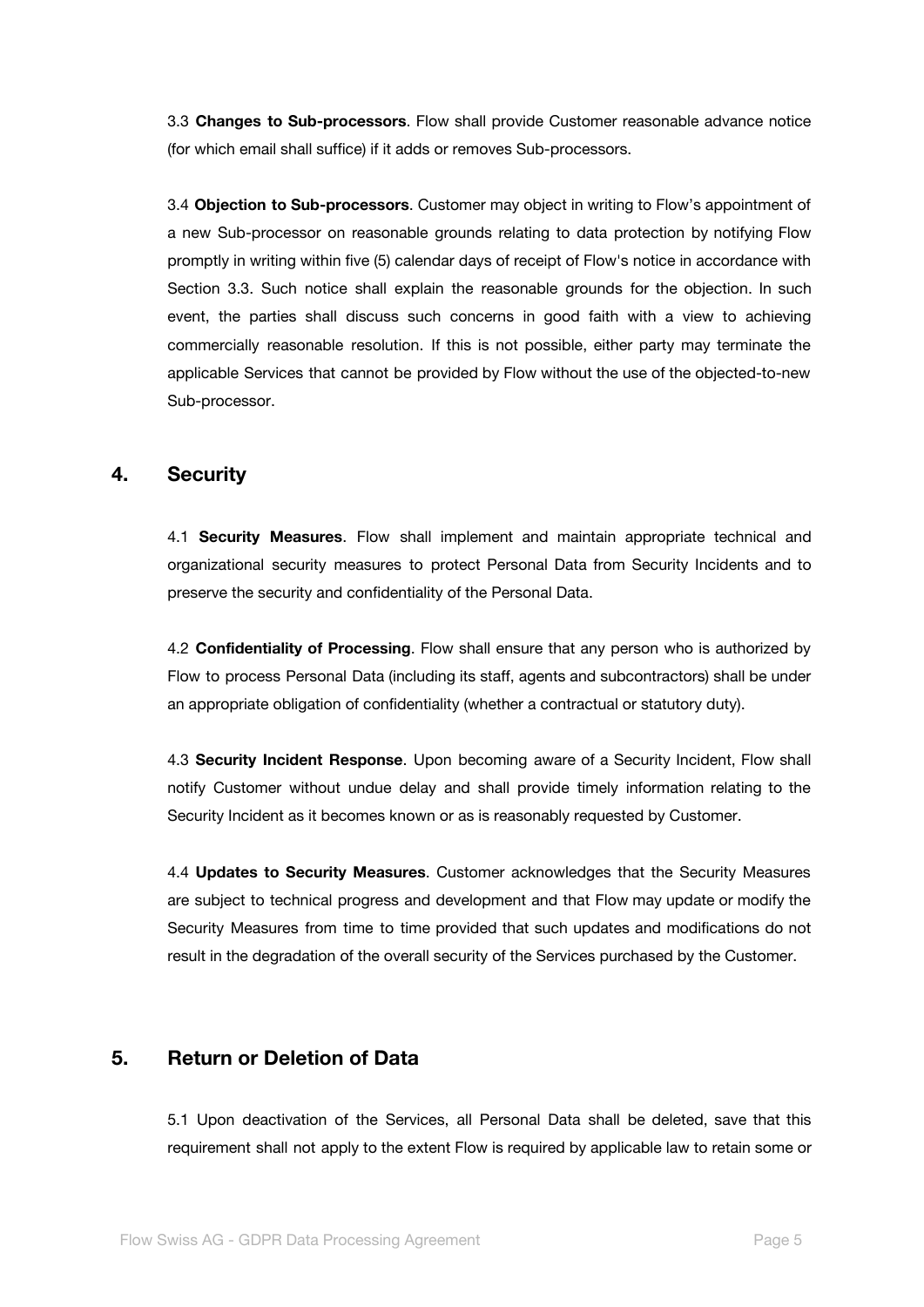all of the Personal Data, or to Personal Data it has archived on back-up systems, which such Personal Data Flow shall securely isolate and protect from any further processing, except to the extent required by applicable law.

## **6. Cooperation**

6.1 To the extent that Customer is unable to independently access the relevant Personal Data within the Services, Flow shall (at Customer's expense) taking into account the nature of the processing, provide reasonable cooperation to assist Customer by appropriate technical and organizational measures, in so far as is possible, to respond to any requests from individuals or applicable data protection authorities relating to the processing of Personal Data under the Agreement. In the event that any such request is made directly to Flow, Flow shall not respond to such communication directly without Customer's prior authorization, unless legally compelled to do so. If Flow is required to respond to such a request, Flow shall promptly notify Customer and provide it with a copy of the request unless legally prohibited from doing so.

6.2 To the extent Flow is required under Data Protection Law, Flow shall (at Customer's expense) provide reasonably requested information regarding Flow's processing of Personal Data under the Agreement to enable the Customer to carry out data protection impact assessments or prior consultations with data protection authorities as required by law.

# **7. Miscellaneous**

7.1 Except for the changes made by this DPA, the Agreement remains unchanged and in full force and effect. If there is any conflict between this DPA and the Agreement, this DPA shall prevail to the extent of that conflict.

7.2 This DPA is a part of and incorporated into the Agreement so references to "Agreement" in the Agreement shall include this DPA.

7.3 In no event shall any party limit its liability with respect to any individual's data protection rights under this DPA or otherwise.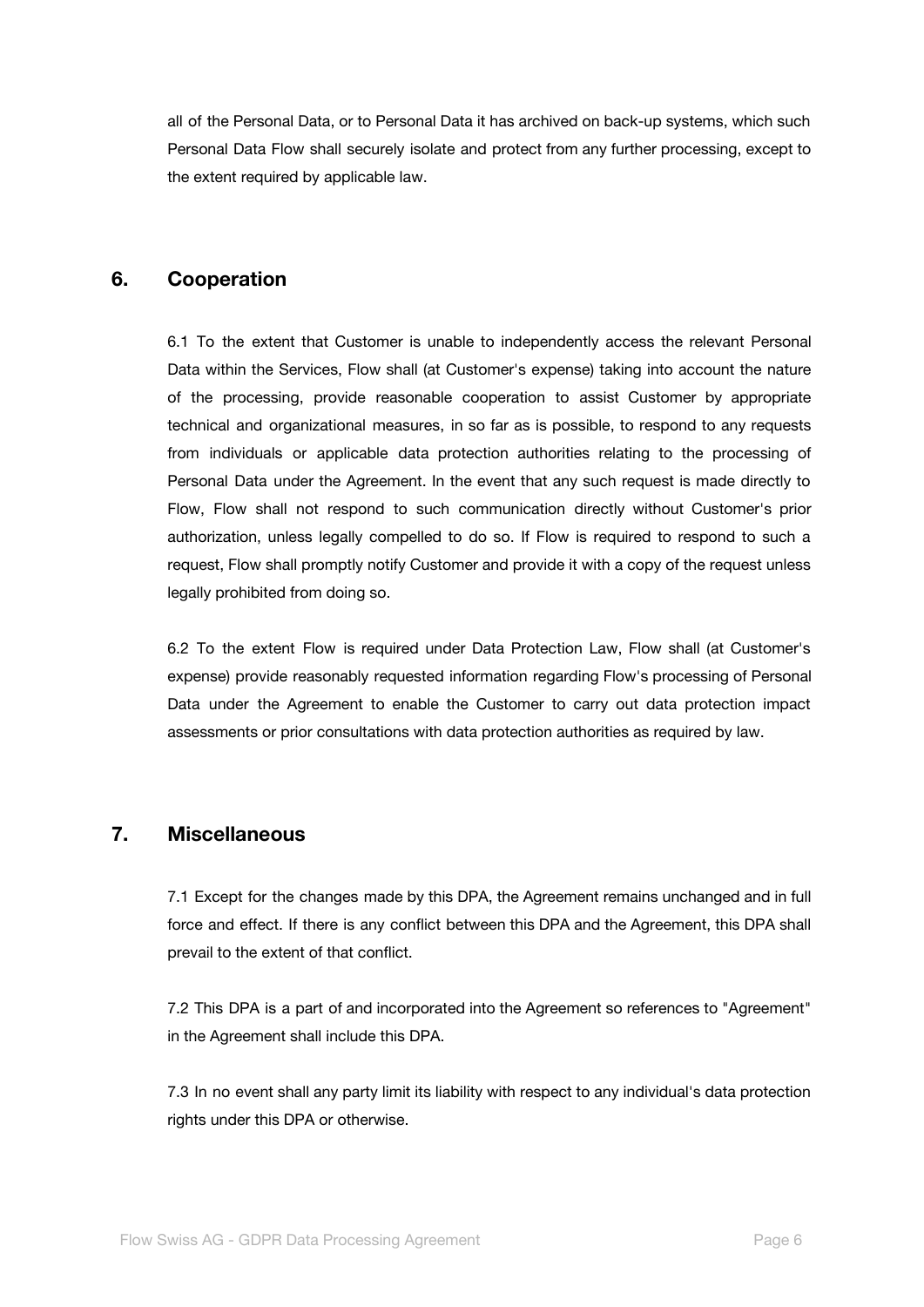7.4 This DPA shall be governed by and construed in accordance with governing law and jurisdiction provisions in the Agreement, unless required otherwise by Data Protection Laws.

**Flow Swiss AG** - 25. May 2018